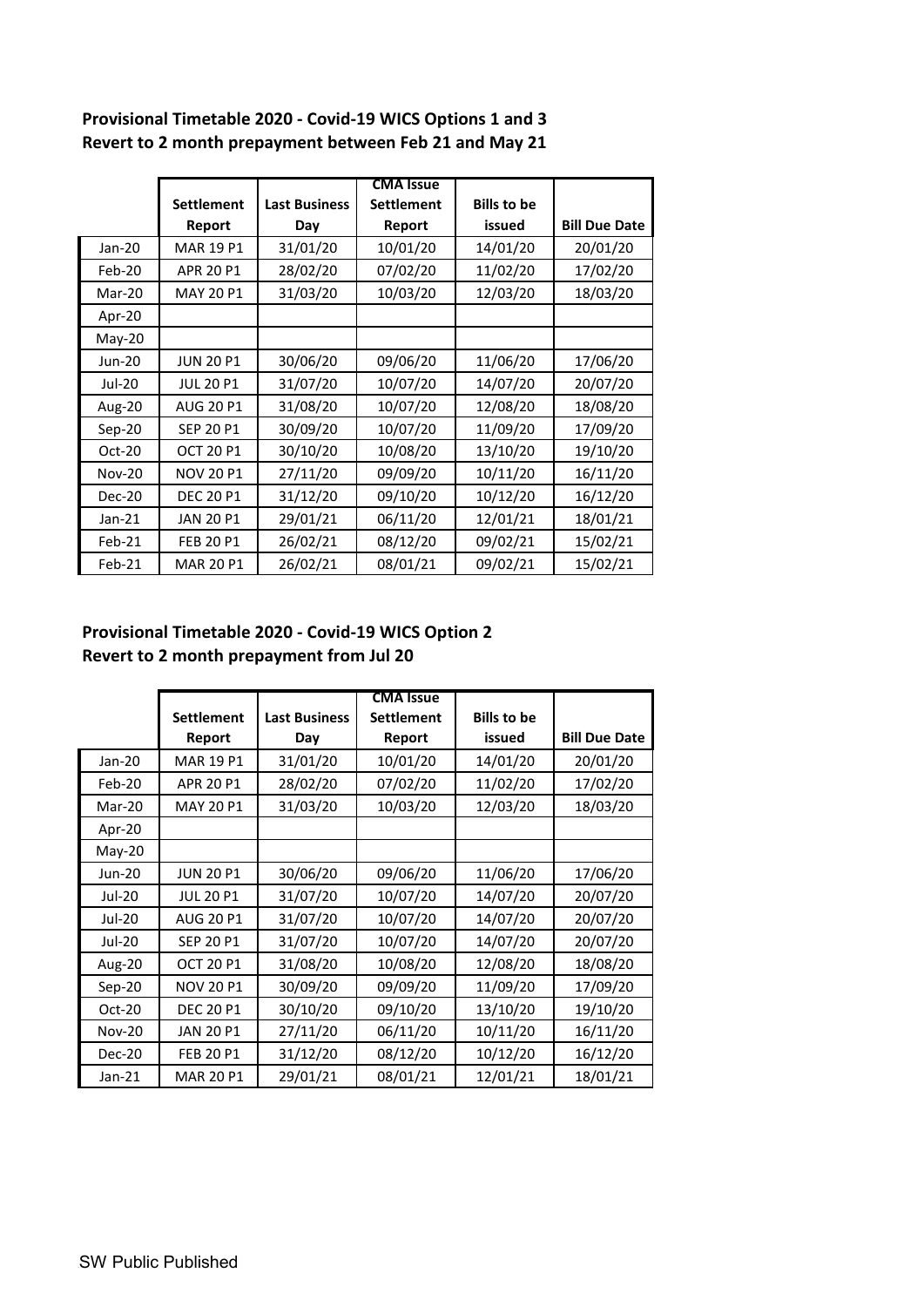## **Primary Timetable 2020**

| <b>Month</b>  | <b>Issue of Reconciliation</b><br><b>Bills</b> | <b>Bills for settlement months</b> | <b>Payment Date</b> |
|---------------|------------------------------------------------|------------------------------------|---------------------|
| Jan-20        | 17/01/2020                                     | Dec19 R1, Oct19 R2, Apr19 R3       | 31/01/2020          |
| $Feb-20$      | 14/02/2020                                     | Jan19 R1, Nov19 R2, May19 R3       | 28/02/2020          |
| Mar-20        | 17/03/2020                                     | Feb19 R1, Dec19 R2, Jun19 R3       | 31/03/2020          |
| Apr-20        | 16/04/2020                                     | Mar19 R1, Jan19 R2, Jul19 R3       | 30/04/2020          |
| $May-20$      | 14/05/2020                                     | Apr20 R1, Feb19 R2, Aug19 R3       | 29/05/2020          |
| $Jun-20$      | 16/06/2020                                     | May20 R1, Mar19 R2, Sep19 R3       | 30/06/2020          |
| <b>Jul-20</b> | 17/07/2020                                     | Jun20 R1, Apr20 R2, Oct19 R3       | 31/07/2020          |
| Aug-20        | 17/08/2020                                     | Jul20 R1, May20 R2, Nov19 R3       | 31/08/2020          |
| Sep-20        | 16/09/2020                                     | Aug20 R1, Jun20 R2, Dec19 R3       | 30/09/2020          |
| $Oct-20$      | 16/10/2020                                     | Sep20 R1, Jul20 R2, Jan19 R3       | 30/10/2020          |
| <b>Nov-20</b> | 13/11/2020                                     | Oct20 R1, Aug20 R2, Feb19 R3       | 27/11/2020          |
| $Dec-20$      | 15/12/2020                                     | Nov20 R1, Sep20 R2, Mar19 R3       | 31/12/2020          |